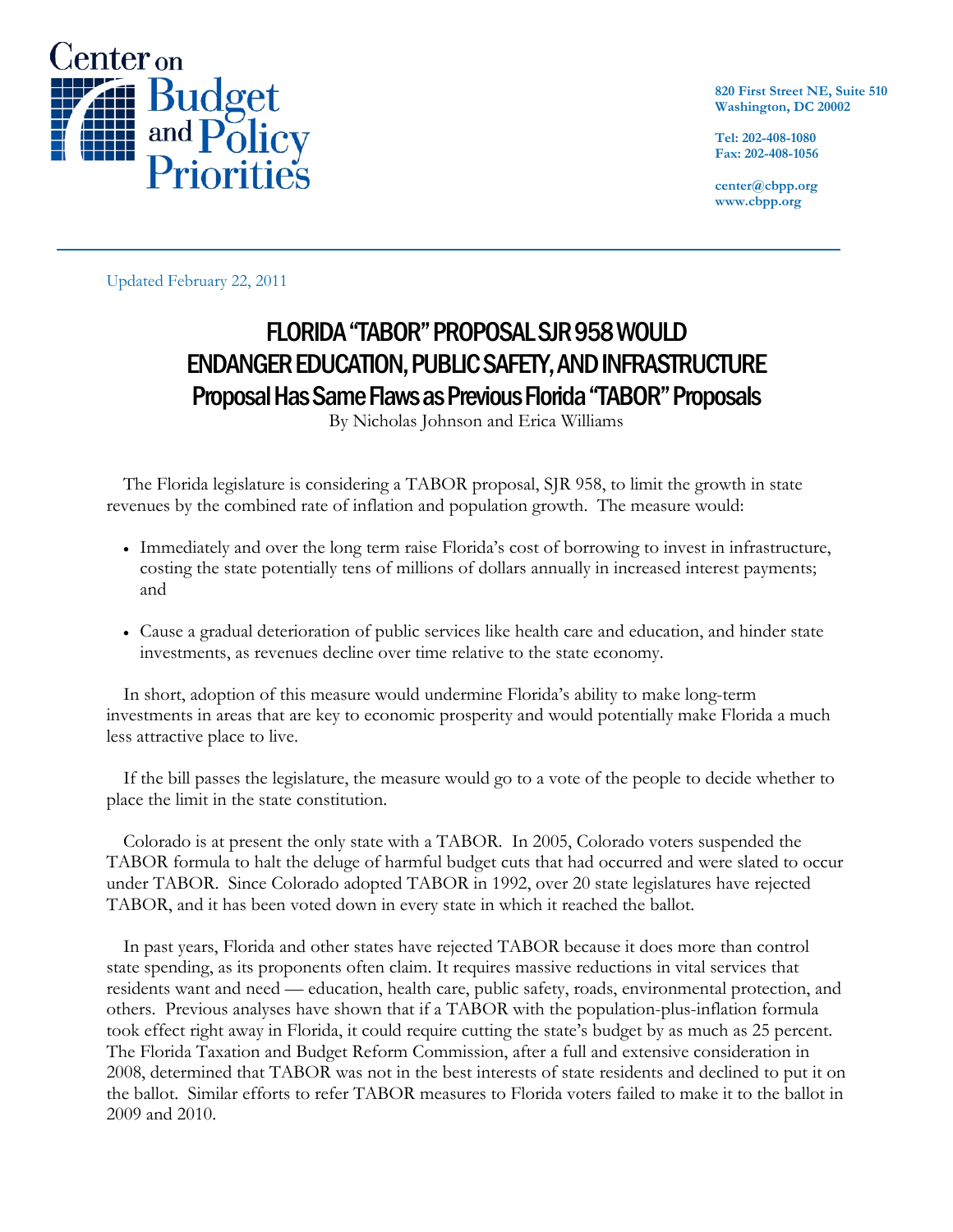The 2011 version of TABOR created by SJR 958 differs from its predecessors. Its revenue limit, even if placed in the state constitution in 2012, would not "bite" into available revenues for several years. But the bite would eventually occur, and once it did, the measure — like the Colorado TABOR — would produce large annual budget cuts that would grow over time.

Already, Florida lags behind the rest of the country on key measures of funding adequacy for public services, such as



affordable higher education, health care coverage for low-income seniors and children, and K-12 class size. Over time, SJR 958 would lead to increasingly deep cuts in the amount of revenue to meet existing and emerging needs.

Some problematic aspects of this new TABOR proposal would take effect right away, however. Florida would immediately face higher borrowing costs, which could lead to a decline in infrastructure investment. Because future payments to bondholders would be subject to the TABOR limit, and because the life of bonds sold today would typically be 15 years or more, investors would be more hesitant to invest in Florida bonds now for fear the state would have difficulty making its bond payments once the limit is in place. This would drive up the interest payments that Florida would have to pay, at a potential annual cost to the state of tens of millions of dollars.

# The Core of the Proposal: the Population-Growth-And-Inflation Formula

Like Colorado's TABOR, SJR 958 limits state revenues to a formula based on growth in overall population and inflation. This formula does not allow a state to maintain year after year the same level of programs and services it now provides.

Instead it suppresses public services over time and hinders the state's ability to provide its citizens with the quality of life and services they need and demand, even in prosperous times.<sup>1</sup>

<sup>1</sup> For a more detailed analysis of the problems with the population-growth-plus-inflation formula, please see David Bradley, Nick Johnson and Iris Lav, "The Flawed 'Population Plus Inflation' Formula: Why TABOR's Growth Formula Doesn't Work," Center on Budget and Policy Priorities, January 2005. Available at http://www.cbpp.org/1-13- 05sfp3.htm.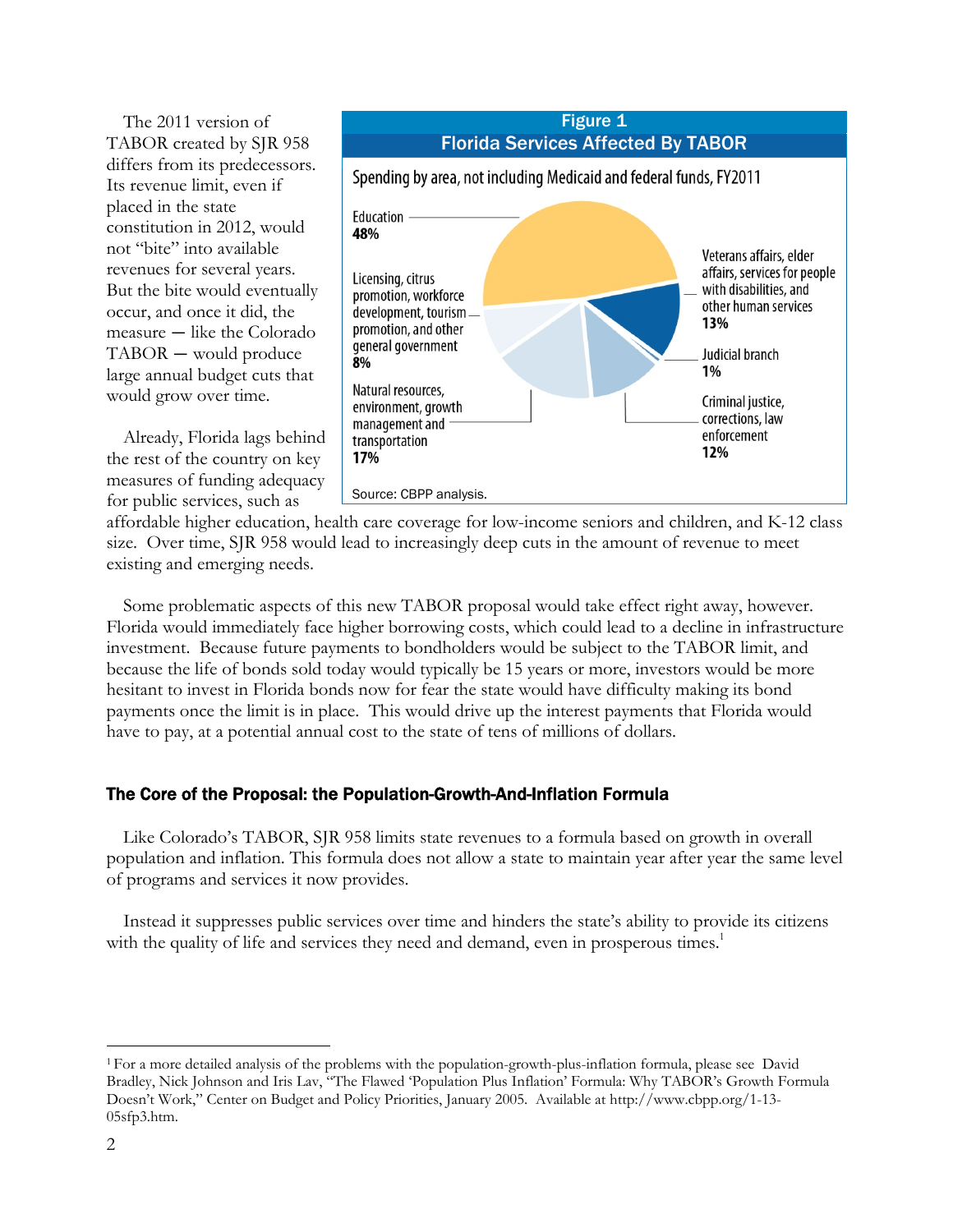## What Would SJR 958 Do?

#### **The following are the key provisions of SJR 958:**

 $\overline{a}$ 

- The proposal would bar the state government from collecting and spending state revenues in excess of a prescribed limit. The limit for each year would equal the previous year's limit, multiplied by the preceding five years' average of the combined rates of annual inflation (defined as the Consumer Price Index for All Urban Consumers, U.S. city average) and population growth.
- The base year for the formula that is, the year that would determine future years' limits would be fiscal year 2013-14. In addition, in each of the first four years of implementation, the limit would include an additional upwards adjustment. This adjustment would allow an additional four percentage points of growth to the limit in the first year (i.e. 2014-15), three points in the second year, two points in the third year, and one percentage point in the fourth year (2017-18). There would be no additional adjustment after the fourth year.
- The limitation would apply broadly to state taxes, fees, assessments, licenses, fines, and charges for services. There is a major exemption: State spending on the parts of the Medicaid program that are deemed "mandatory" under federal law as well as the parts that were expanded at state option before 1994 are exempt from the limit. Other exemptions include lottery revenues that are returned as prizes, receipts of the Florida Hurricane Catastrophe Fund and Citizens Property Insurance Corporation, and a few others. However, interest payments on bonds issued July 1, 2012, or later would not be exempt.
- Revenues in excess of the TABOR limit would first go to the Budget Stabilization Fund, which is intended to help the state weather a recession or emergency, until the fund reaches its maximum limit of 10 percent of the prior fiscal year's net revenue collections for the general fund. Any additional excess revenues would be used to reduce property taxes for the required local contribution to K-12 education.
- It would take a legislative supermajority to override SJR 958. The legislature could override the limit for one year at a time with a three-fifths vote of each house. A multi-year or permanent override would be even more difficult, requiring either a two-thirds vote in each house of the legislature, or with a threefifths vote of the legislature plus a popular vote of at least 60 percent of voters.

# Population

The first part of the population-growth-and-inflation formula is the change in overall population growth. Overall population growth, however, is not a good proxy for the change in the populations served by public services. The segments of the population that states serve tend to grow more rapidly than the overall population used in the formula.

An example is senior citizens. According to Florida's Office of Economic and Demographic Research, Florida's total population is projected to increase by 87 percent from 2010 to 2030, while Florida's population aged 65 and older is projected to increase three times as fast, increasing by 88 percent from 2010 to 2030.<sup>2</sup> As Florida's elderly population — which will be a quarter of its total population — increases, so will the cost of providing the current level of services they have come to depend upon, such as Meals on Wheels, care for elders with Alzheimer's or other memory disorders,

<sup>2</sup> Florida Legislature's Office of Economic & Demographic Research, Demographic Estimating Conference Database, http://edr.state.fl.us/Content/population-demographics/data/Pop\_Census\_Day.pdf.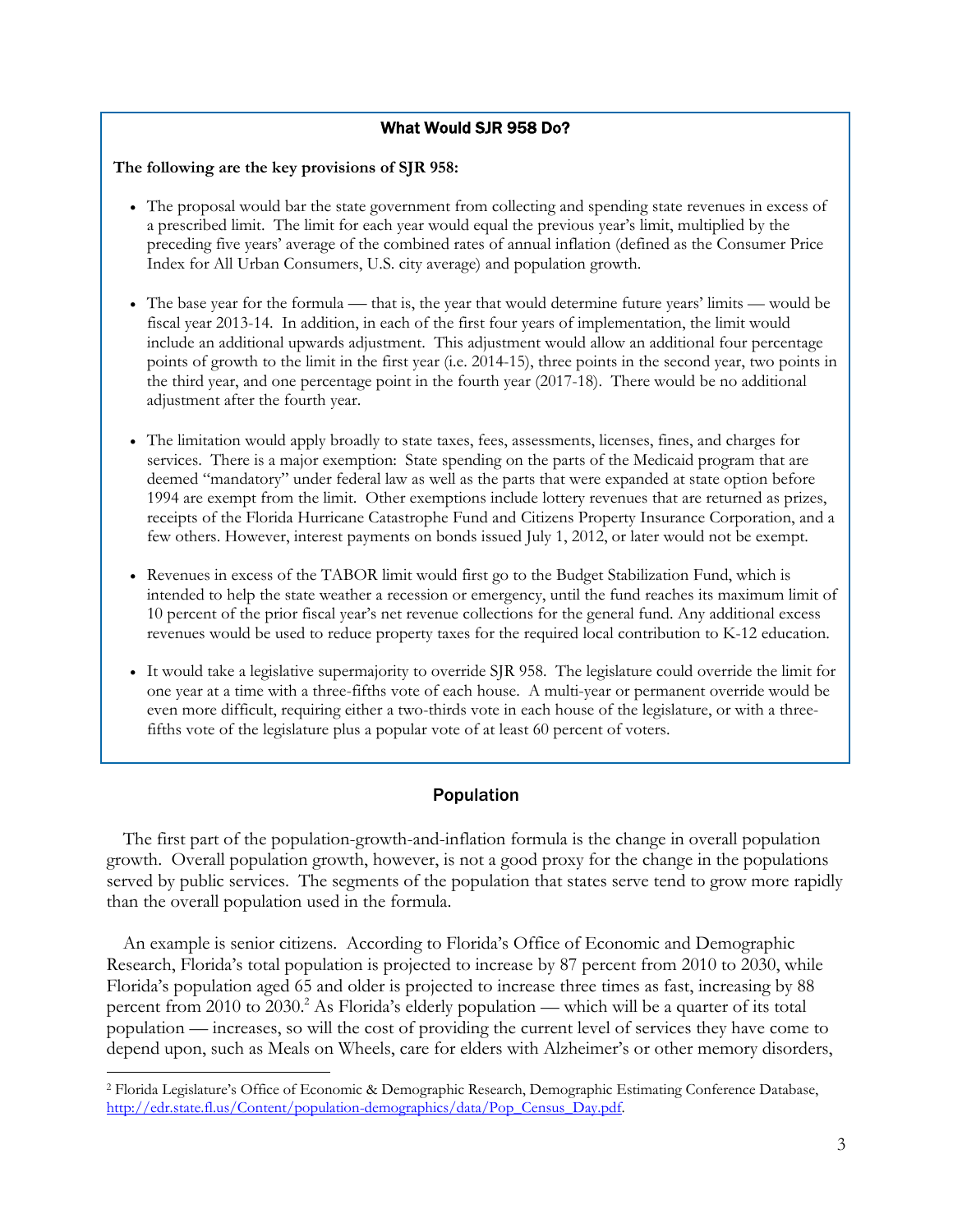vouchers to address home heating or cooling emergencies, and in-home care subsidies to help cover the expenses of food, clothing, or medical incidentals not covered by Medicaid.<sup>3</sup> The allowable state revenue limit, however, would prevent services like these from growing with need because it would be calculated using the much slower-growing total population. Services to the elderly could be maintained only if Florida residents were willing to make cuts in other areas of the state budget, such as education or public safety.

#### Inflation

The second part of the formula inflation — also does not accurately measure the change in the cost of providing public services, and in fact, no existing measure correctly captures the growth in the costs of these services. The



measure of inflation used in SJR 958 is the "Consumer Price Index for All Urban Consumers (CPI-U)," which is calculated by the U.S. Bureau of Labor Statistics. The CPI-U measures the change in the total cost of a "market basket" of goods and services purchased by an average consumer in a U.S. city. Since most urban households spend a majority of their income on housing, transportation, and food and beverages, those items are the primary drivers of the CPI-U. By contrast, the state of Florida spends its revenue primarily on education, health care, corrections, and roads. In short, the market baskets of spending are entirely different.

Moreover, the "goods"— or public services — in the state of Florida's basket (and in every other state's) are in economic sectors that are less likely to reap the efficiency and productivity gains achieved by other sectors of the economy. For example, teachers can only teach so many students, and nurses can only care for so many patients. As a result, the costs of these public services are rising faster than the costs in other sectors. Indeed, the items in the "basket of goods" most heavily purchased by states — such as health care, K-12 and higher education, and child care and early education — have seen significantly greater cost increases in the past decade than the items in the basket of goods purchased by urban households, and those faster-growing costs are expected to continue.<sup>4</sup> Limiting the growth in revenues to a formula that uses the rate of growth in general inflation will not affect the level or growth of public service costs in the economy; instead, it will affect the quantity and/or quality of public services the state is able to provide to its citizens.

<sup>3</sup> See the Florida Department of Elder Affairs for more information on services offered http://elderaffairs.state.fl.us/english/programs\_services.php

<sup>4</sup> From 2000 to 2010, the overall CPI-U rose 27 percent, but education costs rose 77 percent, and medical costs rose 48 percent. Costs for fuel and child care/nursery school rose 55 percent and 54 percent respectively. And these are costs to consumers, not costs to governments. Rapidly growing education and health costs are a much higher percentage of state budgets than consumer budgets.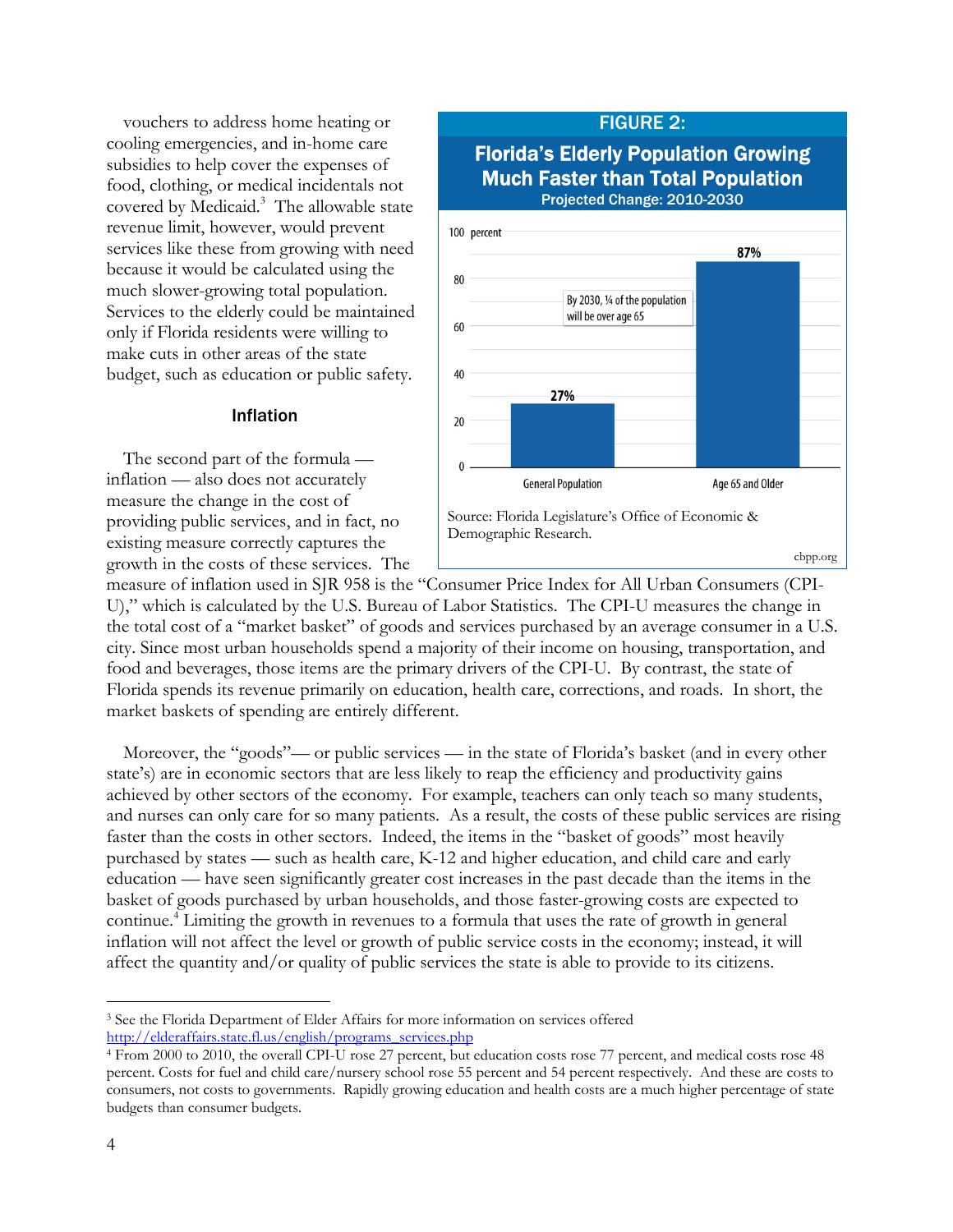# The Colorado Experience with TABOR

 $\overline{a}$ 

In 1992, Colorado adopted the Taxpayer Bill of Rights (TABOR), a constitutional amendment that limits budget growth to changes in population plus inflation. A growing body of evidence shows that in the 13 years following its adoption, TABOR contributed to deterioration in the availability and quality of nearly all major public services in Colorado. The Colorado experience has serious implications for the residents of Florida because the proposed revenue cap would likely lead to similar outcomes in Florida.5

- **TABOR contributed to substantial declines in Colorado K-12 education funding**. Between 1992 and 2001, Colorado fell from 35th to 49th in the nation in K-12 spending as a percentage of personal income.<sup>6</sup> During that same time period, Colorado's average per-pupil funding fell from \$379 to \$809 below the national average; by 2006 per pupil funding was \$988 below the national average.<sup>7</sup>
- **TABOR played a major role in the significant cuts made in higher education funding.**  Under TABOR, higher education funding per resident student dropped by 31 percent after adjusting for inflation. Between 1992 and 2001, Colorado's college and university funding as a share of personal income fell from 35th to 48th in the nation and as of fiscal year 2008, the state maintained this ranking.<sup>8</sup>
- **TABOR led to drops in funding for public health programs.** Between 1992 and 2002, Colorado declined from 23rd to 48th in the nation in the percentage of pregnant women receiving adequate access to prenatal care; since 2002, the share of women receiving adequate prenatal care in Colorado has deteriorated from 67.3 percent to 64.5 percent in 2006. Colorado also plummeted from 24th to 50th in the nation in the share of children receiving their full vaccinations. Only by investing additional funds in immunization programs was Colorado able to improve its ranking to 23rd in 2008.<sup>9</sup>
- **TABOR failed to grow the Colorado economy and may have worsened the recession.** Under TABOR, Colorado saw slower job growth than other Rocky Mountain states.<sup>10</sup> And in the wake of the 2001 recession, Colorado actually fared worse than its neighbors: From March 2001 and January 2006 (when Colorado's TABOR was suspended), job growth in the eight

<sup>5</sup> For a more detailed analysis of the problems experienced in Colorado under TABOR, please see Iris J. Lav and Erica Williams, "A Formula for Decline: Lessons from Colorado for States Considering TABOR," Center on Budget and Policy Priorities, March 15, 2010. Available at: http://www.cbpp.org/cms/index.cfm?fa=view&id=753.

<sup>6</sup> Center on Budget and Policy Priorities calculation of National Center for Education Statistics data (Table 176. Current expenditures for public elementary and secondary education, by state or jurisdiction), and Bureau of Economic Analysis quarterly personal income data ( http://www.bea.gov/regional/sqpi/).

<sup>7</sup> CBPP analysis of National Center for Education Statistics data (Table 184. Current expenditure per pupil in fall enrollment in public elementary and secondary schools, by state or jurisdiction).

<sup>8 &</sup>quot;Grapevine Annual Compilation of Data on State Tax Appropriations for the General Operation of Higher Education (2008)," Center for the Study of Education Policy, Illinois State University

<sup>9</sup> United Health Foundation analysis of National Center for Health Statistics data, http://www.americashealthrankings.org/Measure/2009/List%20All/Prenatal%20Care.aspx.

<sup>10</sup> Karen Lyons and Nicholas Johnson, "Education and Investment, Not TABOR, Fueled Colorado's Economic Growth in 1990s," Center on Budget and Policy Priorities, March 2006.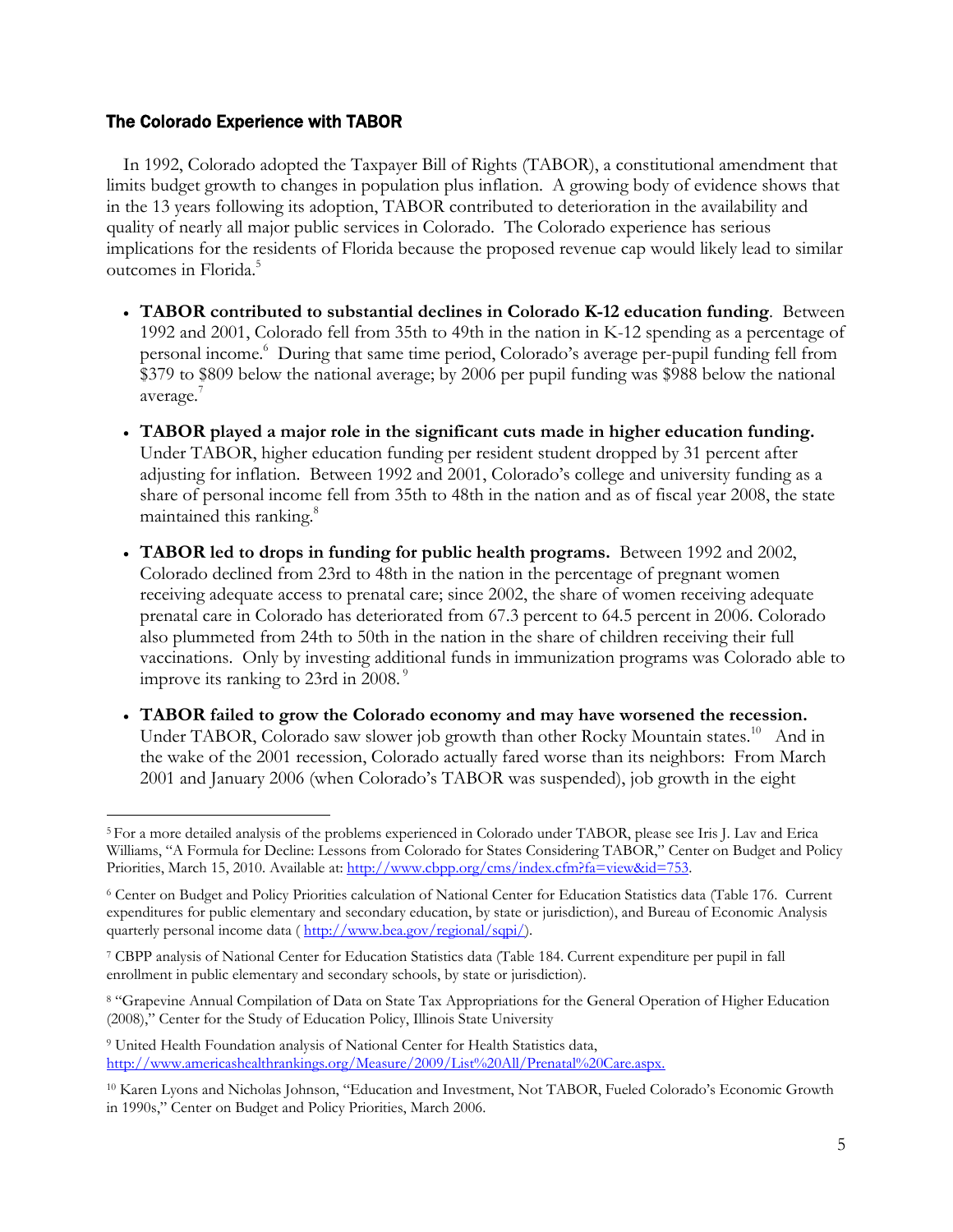#### TABOR Did Not Improve Colorado's Business Climate

Colorado, the only state with a TABOR, has an economy that is stronger than Florida's. However, that has nothing to do with TABOR. The strength of Colorado's economy is largely a legacy of a post-World War II public investment boom by the military and federal government.

The federal investment left Colorado with a strong infrastructure of high-tech firms and researchers, a young, highly educated workforce, and public universities with well respected science and technology programs. By 1991, before TABOR was adopted, more adults in Colorado had completed at least four years of college than in any other state in the nation.

Other advantages, such as energy resources, natural beauty, a location in the center of the country, and massive public investment in a new Denver airport have also helped create a strong economy. (See http://www.cbpp.org/cms/index.cfm?fa=view&id=2497)

But TABOR did not cause Colorado's success. A study by two prominent economists in the area of state and local public finance found that Colorado's growth during the first decade under TABOR was roughly the same as what it would have been without TABOR. The study used statistical analysis to control for factors other than TABOR that could affect economic growth. (See http://www.taxpolicycenter.org/publications/url.cfm?ID=1000940).

Rocky Mountain states averaged 9.3 percent; in Colorado, however, it was two-tenths of one percent.

## Colorado Business and Community Leaders View TABOR as Deeply Flawed

A wide range of Coloradoans — business leaders, higher education officials, children's advocates, and legislators of both parties, among others — recognize that TABOR has limited the state's ability to fund critical services:

"Coloradoans were told in 1992 . . . that [TABOR] guaranteed them a right to vote on any and all tax increases. . . . What the public didn't realize was that it would contain the strictest tax and spending limitation of any state in the country, and long-term would hobble us economically." — Tom Clark, Executive Vice President, Metro Denver Economic Development Corporation

"The [TABOR] formula . . . has an insidious effect where it shrinks government every year, year after year after year after year; it's never small enough. . . . That is not the best way to form public policy." — Brad Young, former Colorado state representative (R) and Chair of the Joint Budget Committee

"[Business leaders] have figured out that no business would survive if it were run like the TABOR faithful say Colorado should be run — with withering tax support for college and universities, underfunded public schools and a future of crumbling roads and bridges." — Neil Westergaard, Editor of the *Denver Business Journal*

Colorado business leaders and citizens banded together and successfully campaigned to suspend the TABOR formula beginning in 2006 and permanently change some of its most damaging features.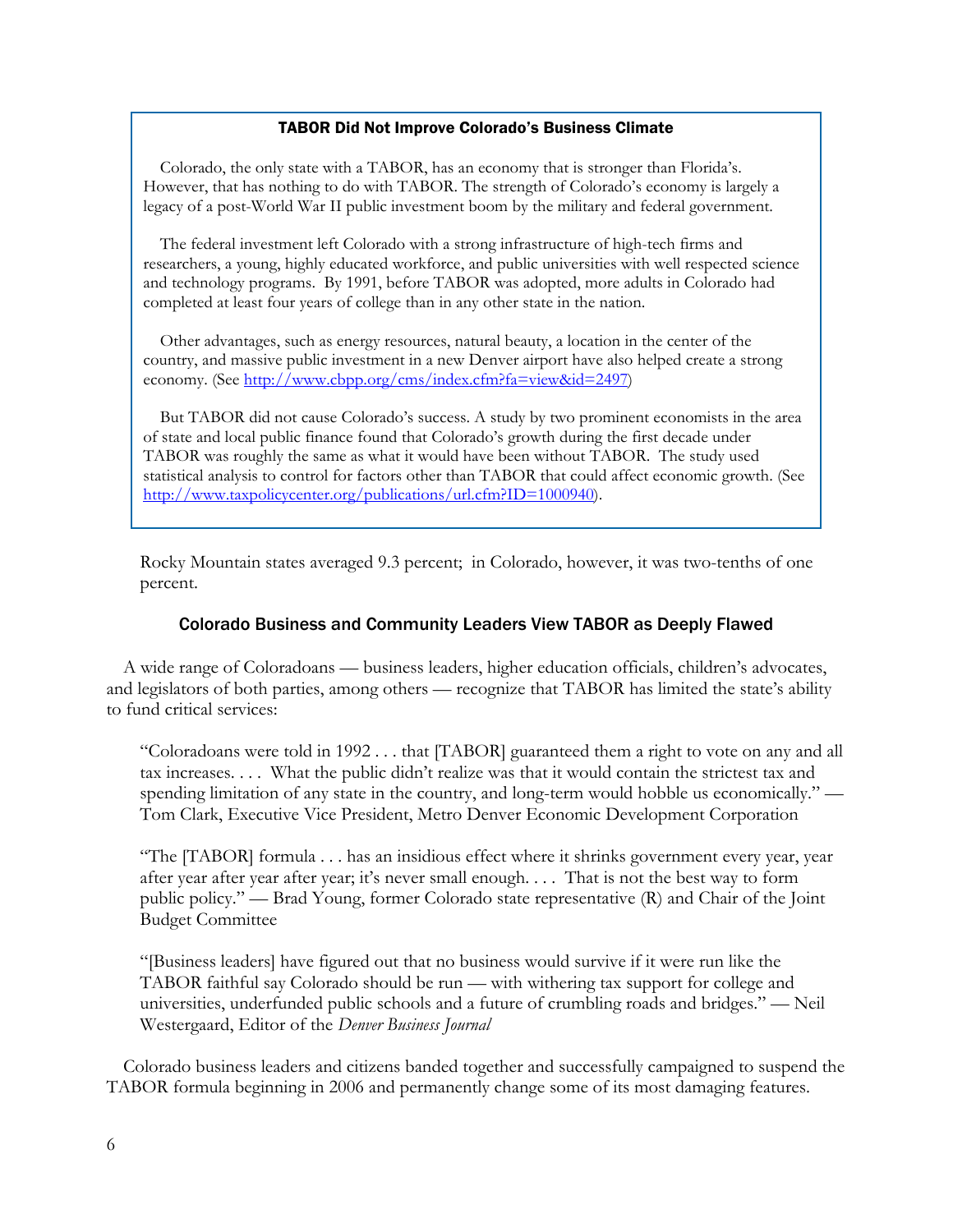Although the suspension now has technically expired, Colorado revenues and services remain well below the TABOR limit.

The failure to regain services during the suspension reflects the difficulty of generating enough annual revenue to improve services in the aftermath of so many years of revenue starvation. There would have to be very robust and sustained revenue growth to allow Colorado to go beyond maintaining its current, low level of services and begin to recoup lost ground. It is extremely difficult to restore services once TABOR has been in place for a long period of time.<sup>11</sup>

Colorado's experience provides Florida with an important cautionary tale.

#### The Impact of SJR 958 on Florida

 $\overline{a}$ 

The revenues that are capped by SJR 958 pay for almost everything that the state of Florida does: education (both pre-K through 12, and higher education), transportation, natural resource protection and development, economic development and tourism promotion, public safety, administration of the court system, funds for local governments, and so on. The only major exclusion is for most of the Medicaid program. (See Figure 1.) Such services are essential for long-term economic growth and prosperity. Numerous surveys of business executives, for instance, find that a well-educated workforce, sound infrastructure, and a good quality of life are the attributes that attract them to a state to invest and create jobs.

Those services need to keep pace with Florida's economic growth. Under TABOR, however, the state would fall short. Previous Center on Budget and Policy Priorities analyses have shown that TABOR limits would sharply reduce the funding available for education, public safety, infrastructure and other services. As the Center wrote of the 2010 bill SJR 2420:

"If Florida had adopted a TABOR in 1992, the same year as Colorado did, the limit would have forced drastic cuts in state services by 2006, before the current recession struck and falling revenue collections in the recession forced budget cuts. Compared to actual 2006 general fund revenues, Florida would have had 25 percent less funds to expend on programs and services. …

"Making a cut of 25 percent in the 2006 budget would have been equivalent to Florida eliminating two-thirds of general revenue fund support for preK-12 schools that year. …

"Alternatively, it would have been equivalent to eliminating all general revenue fund appropriations for every aspect of public safety expenditures, including prisons, courts, juvenile justice operations, crime lab services, the state parole board, public defenders, state's attorneys, and community supervision — combined — plus all general revenue appropriations for environmental protection, transportation, fish and wildlife conservation, veterans affairs, wildfire prevention, the Governor's office, the state legislature, the attorney general's office, the secretary of state's office, the state archives, the state revenue department, public funds accounting, and highway safety."<sup>12</sup>

<sup>11</sup> Iris J. Lav and Erica Williams, "A Formula for Decline: Lessons from Colorado for States Considering TABOR," March 2010, http://www.cbpp.org/cms/?fa=view&id=753.

<sup>12</sup> Michael Leachman, Iris J. Lav and Erica Williams, "Education, Health, Public Safety, and Infrastructure Would Decline Under SJR 2420's Proposed TABOR Limit," April 2010.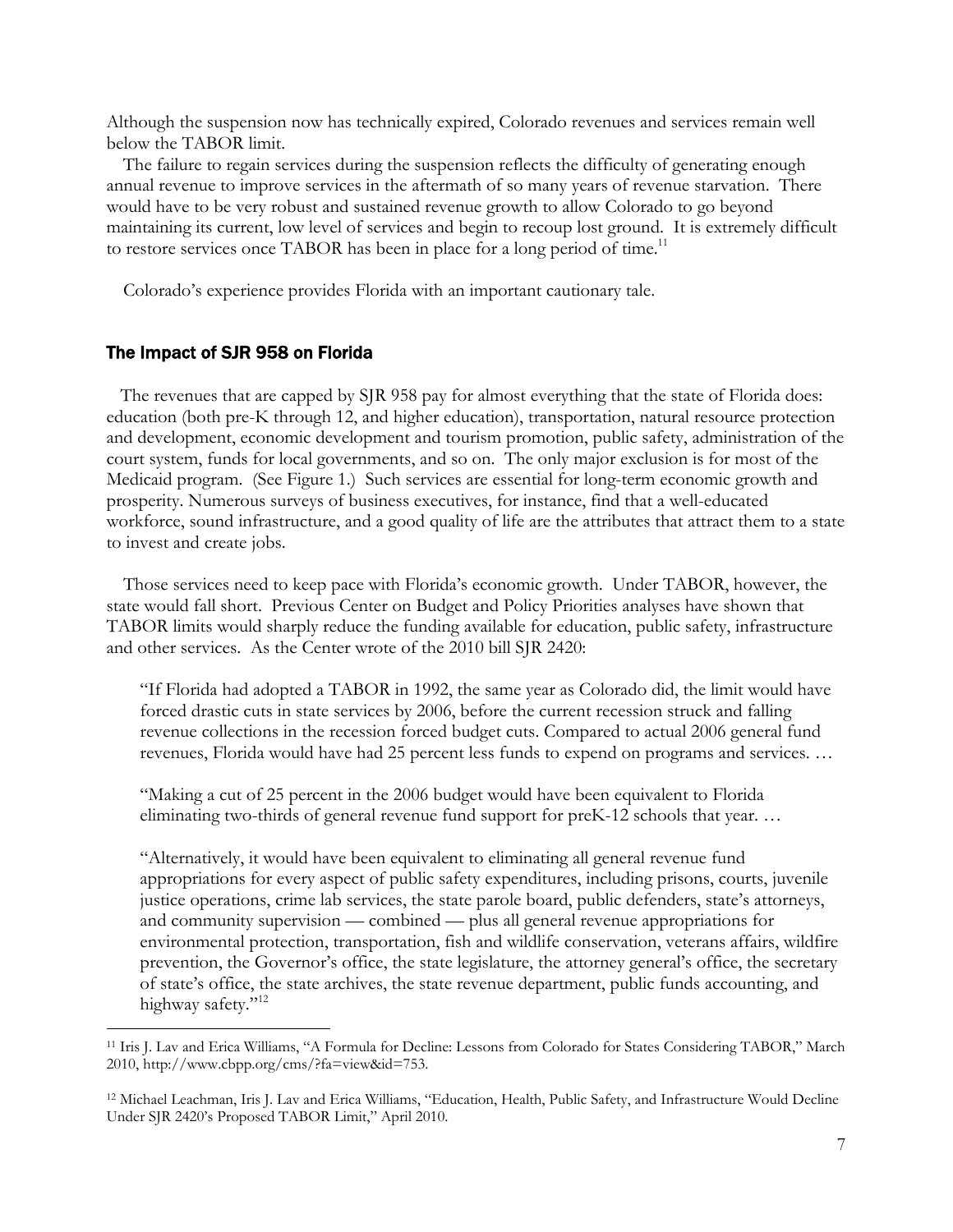The new 2011 TABOR proposal, SJR 958, is different from last year's proposal. One important difference is that the new bill delays implementation until 2014-2015 and then pads the growth rate for the first four years by adding several percentage points; the total padding by 2018-19 would be 10 percentage points. Another difference is that much of the state's spending on Medicaid is exempt from the limit. As a result, the new proposal will take longer to affect the state.

Nonetheless, it is clear that before very long, SJR 958 would begin to reduce the state's ability to finance services needed in a growing economy.

- While SJR 958 would allow revenues to grow at roughly the same rate as the economy (as measured by total personal income) between now and fiscal year 2017-18, beginning in 2018-19, revenues would begin to decline.
- By 2025, allowable revenues would be 26 percent below pre-recession levels as a share of the economy — that is, below FY 2006-07 levels. Even compared with current, extremely depressed levels for fiscal years 2010-11 and 2011-12, allowable revenues in 2025 would be more than 10 percent lower, and would fall even further in years thereafter.

# A More Immediate Impact: State Bonds and Bond Ratings

A much nearer-term impact of SJR 958 is that it would result in lower bond ratings and higher borrowing costs for the state, which in turn would reduce the state's ability to build infrastructure and squeeze other areas of spending. The reason is that the SJR 958 limit has no exemption for interest payments on state debt issued after 2012. When the limit starts to constrain the state's revenue stream, as it inevitably will, interest payments would have to compete with other state funding obligations for an increasingly limited stream of funds. From the perspective of a potential investor, this would create the specter — however remote — that the state could default on its debt.

The cost to the state of this perceived risk could be large. An extensive study of state revenue limits and borrowing costs conducted for the Public Policy Institute of California by James Poterba, now a professor at MIT, and Kim Reuben of the Urban Institute found that "revenue limits … tend to increase borrowing costs because they hamper the state's perceived ability to pay its long-term debt. … States with binding revenue limits pay, on average, 17.5 basis points more on their general obligation debt than states without such limits."13

If that finding held in the case of Florida, it would mean an additional \$1.75 million in annual debt service for every \$1 billion in new bond sales. Outstanding Florida bonded debt in 2009 was about \$20 billion, nearly all of it for roads, bridges, school construction, water pollution control, and conservation.<sup>14</sup> This suggests annual costs resulting from SJR 958 could reach \$35 million or more annually, which in turn would either reduce the state's ability to finance infrastructure or squeeze other state services.

<sup>13</sup> James M. Poterba and Kim S. Rueben, *Fiscal Rules and State Borrowing Costs: Evidence from California and Other States,* Public Policy Institute of California, 1999.

<sup>14</sup> Florida Department of Financial Services, *2009 Comprehensive Annual Financial Report*, p. 101.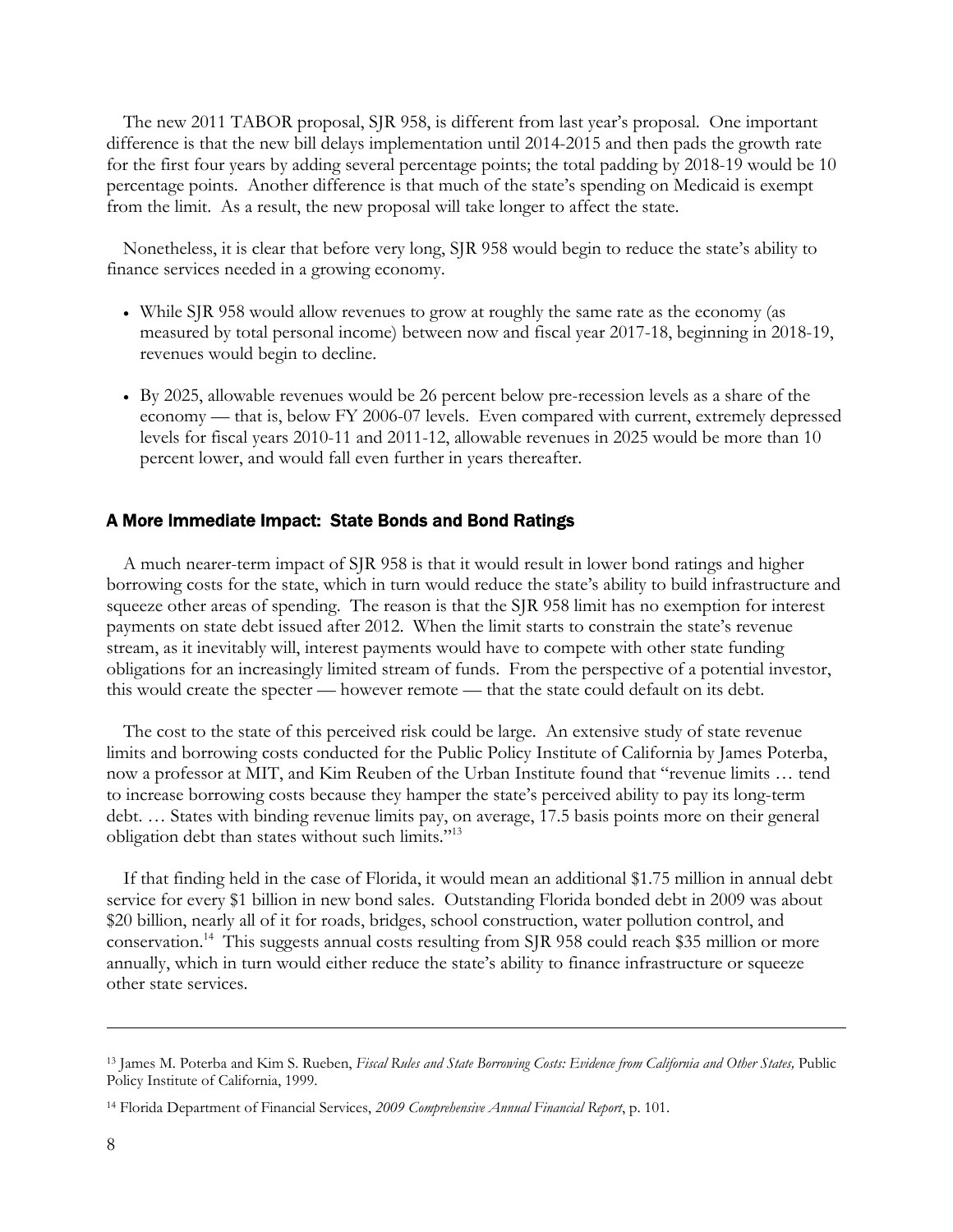Because many infrastructure bonds are issued for very long terms — 15 years or even longer — the prospect of future problems with bond repayment could affect investors' behavior sooner, meaning that a TABOR proposal that might not limit revenues until after 2020 nonetheless could start affecting state borrowing costs almost right away.

## Local Government

 $\overline{a}$ 

SJR 958 imposes a TABOR limit on state but not local government revenues, but that doesn't mean local governments and schools would be protected from cuts. Local governments typically receive nearly 30 percent of their general fund revenues through intergovernmental transfers, largely from state government.<sup>15</sup> If the state is forced to reduce spending, local governments may feel the squeeze as well.

As the state reduces the public services it provides, the pressure on local government to meet the needs of Floridians would increase. With less revenue and more demand for services, local governments would be forced to either raise taxes and fees or cut services.

#### New Investments, Federal Mandates, and Leveraging Federal Dollars

State and local governments would also find it extremely difficult to make new investments, meet federal mandates, or leverage additional federal dollars under SJR 958. For example, the rigidities of formula-based budgeting, such as a population-and-inflation growth factor, do not allow funding of new priorities that may be embraced by the public, as has happened in the past with initiatives to reduce class sizes or put in place more stringent corrections policies.

SJR 958 also could impede the ability of the state and localities to adapt to federal mandates that require states to spend more in specific areas, such as security and education, or to recieve additional federal dollars for specific priorities. For example, under the American Recovery and Reinvestment Act of 2009, access to federal support for K-12 education required that Florida maintain state spending on education at 2006 levels. Florida was unable to do so; fortunately, the bill contained a "waiver" provision allowing severely recession-impacted states like Florida and a few others to still receive the money, which kept thousands of teachers and others from being laid off. In the absence of such a waiver provision, a measure like SJR 958 could have impeded Florida's ability to take advantage of those funds had Florida had insufficient revenues to meet the requirement.

SJR 958 also has no provisions for emergency spending on natural disasters or other unanticipated problems. When Florida suffers hurricanes, flooding, oil spills, or other emergencies, government must be ready to step in to help people get through tough times. Beyond use of reserves and the state hurricane trust fund, SJR 958 would make handling emergencies more difficult than it otherwise would be.

<sup>15</sup> U.S. Census Bureau, Survey of State and Local Government Finances, http://www.census.gov/govs/estimate/.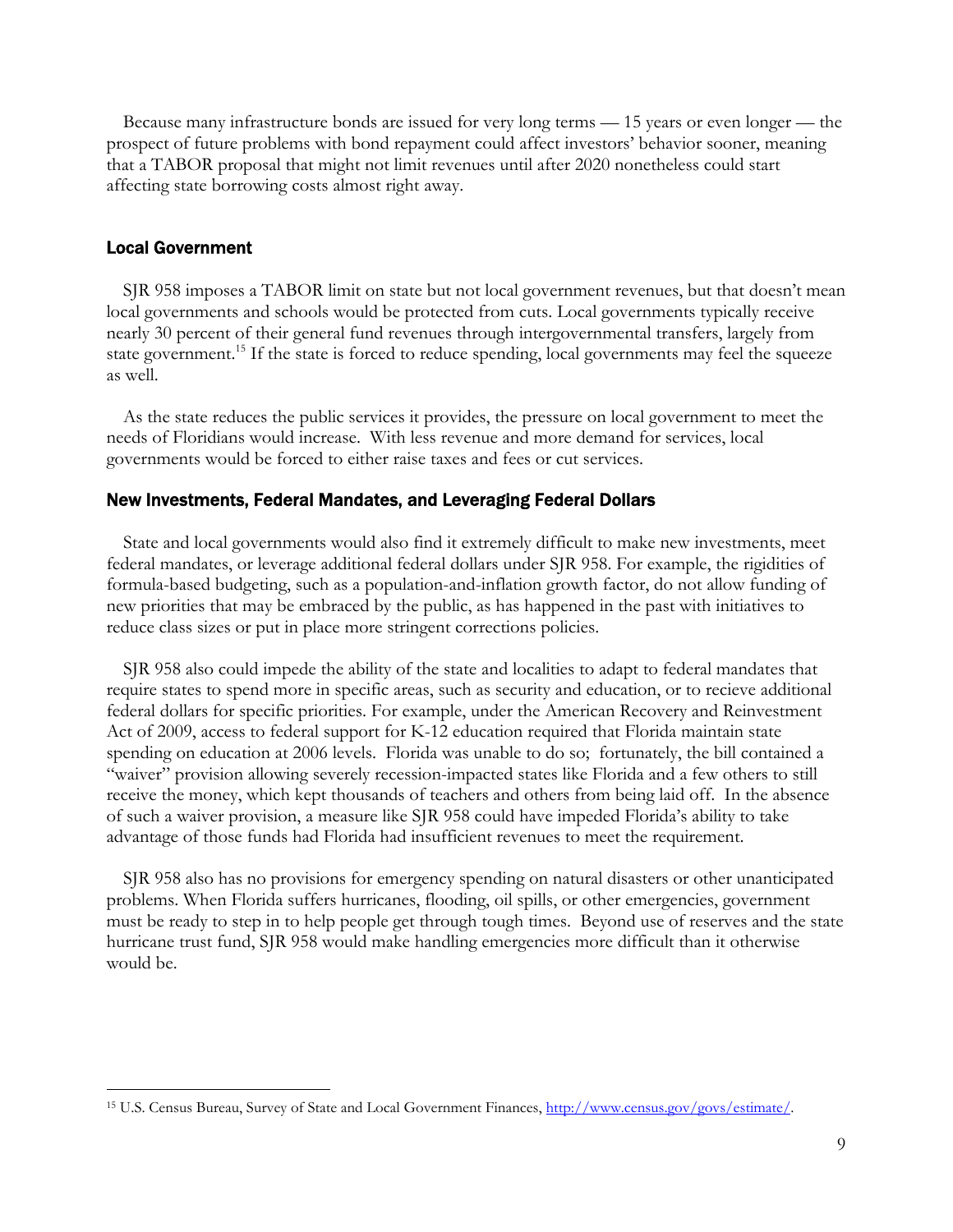## How Far Can Florida Fall?

When Colorado adopted TABOR it ranked in the middle of the pack among states on a number of key public services. Under TABOR, Colorado fell to the bottom of states on many of those rankings and despite TABOR's suspension in 2005, the state has been unable to recover in a number of areas. Florida, unlike Colorado prior to TABOR, already ranks among the lowest-performing states on a range of education and health care measures:

- Florida ranks 49th in the nation in K-12 spending as a percentage of personal income.<sup>16</sup>
- Florida ranks 35th in average per-pupil funding, \$1,213 less per student than the national average.<sup>17</sup>
- Florida ranks  $37$ th in the nation in the average number of students per teacher.<sup>18</sup>
- Florida ranks 41st among the states in state funding of higher education per \$1,000 of personal  $income.<sup>19</sup>$
- Florida ranks 48th in the percentage of low-income, nonelderly adults with health insurance.<sup>20</sup>
- Florida ranks  $50<sup>th</sup>$  among the states in its share of low-income children with health insurance.<sup>21</sup>

Florida also has undergone substantial cuts to education and other fundamental services during the recession and in its wake. For example, Florida's 11 public universities raised tuition by 32 percent within a two-year period and the state has cut back support for K-12 education. Because SJR 958 would prevent revenues from returning to pre-recessionary levels, it would lock in these cuts and permanently depress state support for investments that the state's residents and businesses want and need.

Adopting the proposed revenue cap, which would restrict the amount of money available to fund these key programs at both the state and local level, would be devastating to Florida. It would hurt not only Florida's children and adults, but also the economy, which relies on educated individuals and up-to-date infrastructure in order to grow.

<sup>16</sup> Center on Budget and Policy Priorities calculation of National Center for Education Statistics data (Table 176. Current expenditures for public elementary and secondary education, by state or jurisdiction), and Bureau of Economic Analysis quarterly personal income data ( http://www.bea.gov/regional/sqpi/).

<sup>17</sup> National Center for Education Statistics, "Revenues and Expenditures for Public Elementary and Secondary Education: School Year 2007-08 (Fiscal Year 2008)", May 2010.

<sup>18</sup> CBPP analysis of National Center for Education Statistics data (Table 66. Teachers, enrollment, and pupil/teacher ratios in public elementary and secondary schools, by state or jurisdiction).

<sup>&</sup>lt;sup>19</sup> Grapevine Compilation of Data on State Tax Appropriations for the General Operation of Higher Education (2008), Center for the Study of Education Policy, Illinois State University.

<sup>20</sup> Center on Budget and Policy Priorities' analysis of the Annual Social and Economic Supplements to the 2008 and 2009 Current Population Surveys. Rankings include the District of Columbia.

<sup>21</sup> U.S. Census Bureau, Current Population Survey, 2009 Annual Social and Economic Supplement, "Table HI10. Number and percent of children under 19 at or below 200% of poverty by health insurance coverage and state: 2008," http://www.census.gov/hhes/www/cpstables/032009/health/h10\_000.htm. Rankings include the District of Columbia.